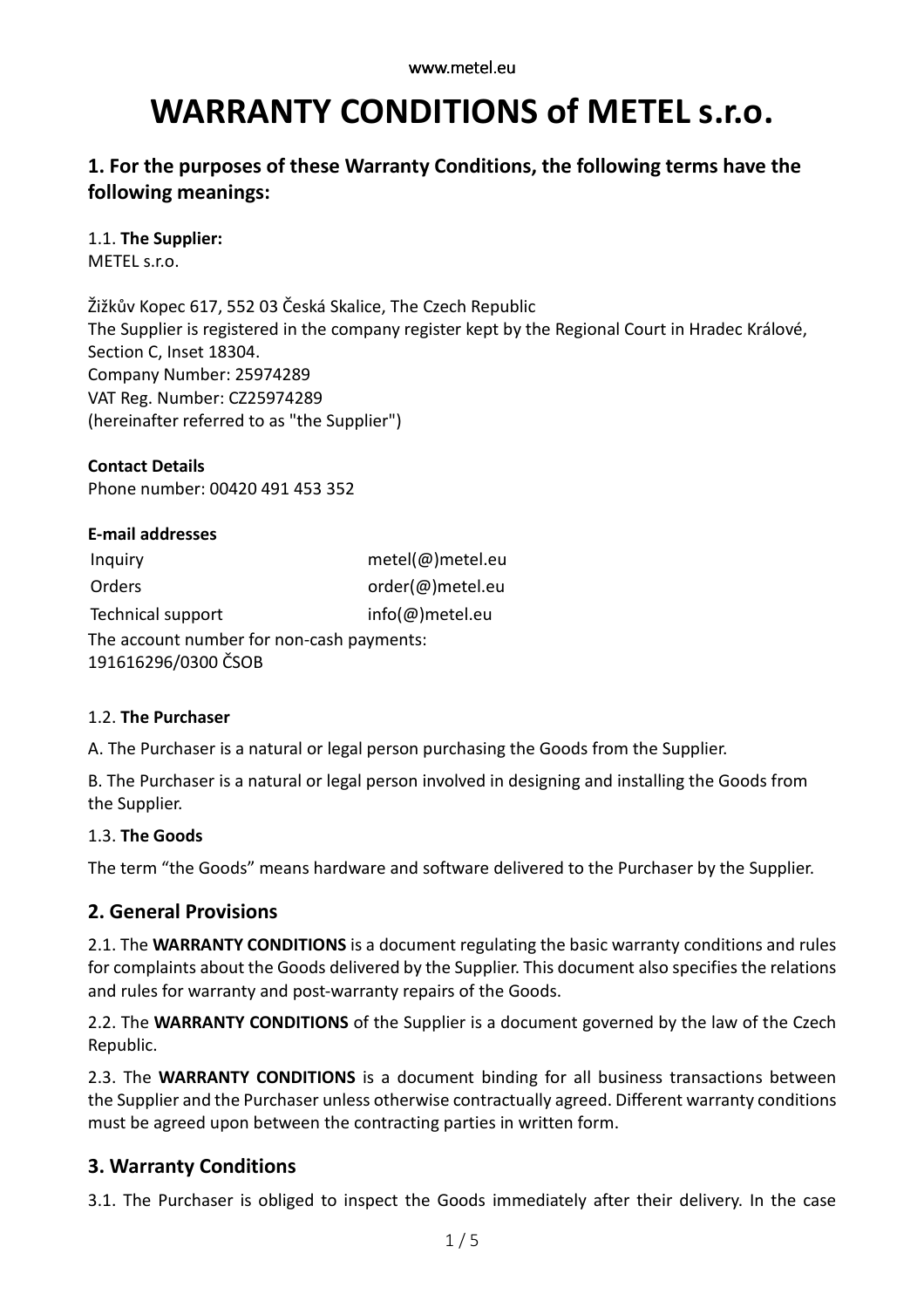#### www.metel.eu

of any faults or defects, the Purchaser shall immediately notify the Supplier in written form. In the case of visible defects, the Purchaser is obliged to make detailed photographic documentation proving the existence of the defect that shall be made available for the Supplier together with the written complaint about the defect. The Supplier may notify the Purchaser that the photographic documentation is not necessary.

3.2. The warranty applies to material defects, functional defects, production defects, and assembly or hardware/software installation or faults made by the Supplier's employees.

3.3. If a delivery service or another carrier is used, the complaints about the Goods damaged during transportation are governed by the carrier's transportation rules.

3.4. Hardware warranty does not cover faults and defects caused by mistakes during connection or due to overvoltage.

3.5. If the Goods are software, the warranty exclusively applies to the physical legibility of the data media. If the data medium is unwrapped, the Purchaser becomes an authorized user of the software, accedes to the license agreement and agrees with its full compliance. For digital content, the Supplier's license agreement is accepted by its downloading.

3.6. Supplier's warranty also expires in the following cases:

- a) losing the respective invoice or other documents that would prove when the Purchaser bought the Goods from the Supplier,
- b) damaging the warranty seals and stickers,
- c) damaging the Goods mechanically,
- d) damaging the Goods during transportation these damages will be handled directly with the carrier,
- e) using the Goods in such conditions as temperature, dustiness, humidity, chemical or mechanical influences that do not correspond to the conditions recommended by the Supplier,
- f) unprofessional installation, manipulation, or operation inconsistent with the Installation Instructions and with the recommended Operating Conditions (see the respective Catalogue Sheet),
- g) damaging of the Goods due to excessive use against the specified conditions in the respective documentation or general principles,
- i) damage of the Goods by natural disaster.

3.7. The Supplier is not responsible for the defects of which the Purchaser was notified at the time of agreement of the contract and of which the Purchaser must have known, or taking into account the circumstances under which the contract was agreed.

## **4. Complaints Procedure**

4.1. Complaints are to be lodged at the Supplier's premises or at an authorized distributor who provides the transport of the claimed Goods to the Supplier.

4.2. When lodging a complaint about the Goods, the Purchaser is obliged to:

a) Fill in the RMA form at www.metel.eu, including an understandable description of the defect. The goods handed over to the claims department will be tested only for the defect specified by the Purchaser. After completing the form the Purchaser will be automatically sent an e-mail copy of the RMA form with a claim number assigned. b) Supply of Goods, including a printed copy of the RMA form and a document proving the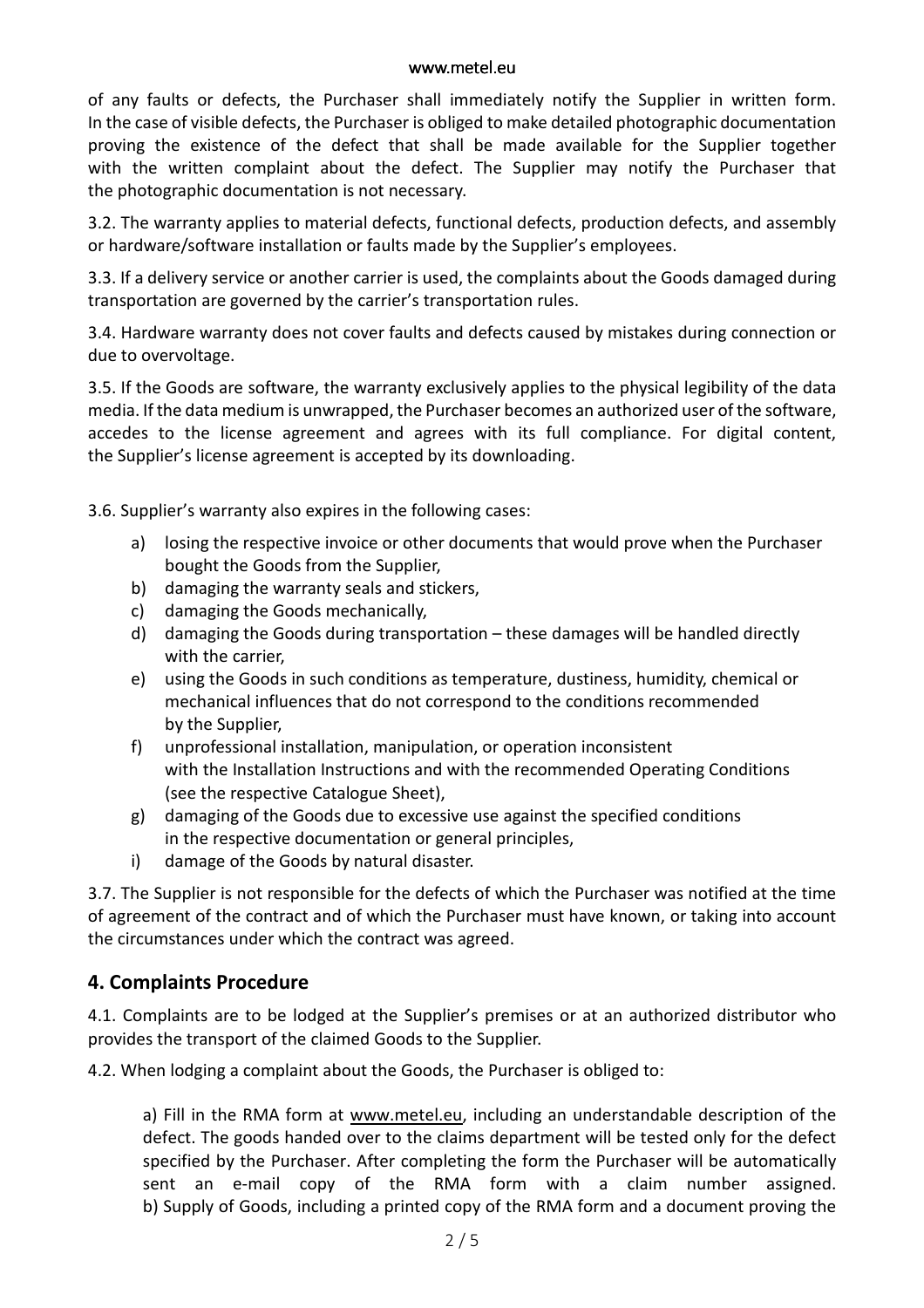#### www.metel.eu

eligibility of the claim, for example an invoice, delivery note or other document proving that the Purchaser has purchased the Goods.

The delivery address for complaints is: METEL s.r.o., Žižkův kopec 617, 55203 Česká Skalice, THE CZECH REPUBLIC

4.3. If the Purchaser sends the claimed Goods using a delivery service, the parcel should be labeled with a clear visible sign "REKLAMACE" (= COMPLAINT). This is necessary for the quick identification of the parcel.

4.4. If the Purchaser fails to deliver the Goods according to the Complaints Procedure, section 4.2; the Supplier reserves the right to refuse the complaint. In this case, the Goods will be returned back to the Purchaser via delivery service at Purchaser's expense and risk. If the parcel is not labeled in accordance with the Complaints Procedure, section 4.3; the Purchaser is potentially at risk of delay in the complaint settlement.

4.5. The claimed Goods will not be accepted if sent by the Purchaser at the Supplier's expense and risk. The Purchaser bears the risk of damage during transportation of Goods.

4.6. When settling the complaint, only specifications of defects provided by the Purchaser will be taken into account. If the specifications are insufficient, obscure or misleading, and the Purchaser does not specify the defect even after Supplier's notice, the Supplier is entitled to charge a technicians fee for work to the Purchaser.

4.7. If the complaint is justified, the Supplier will repair the defect or replace the faulty part or the faulty Goods with undamaged ones of the same or better technical parameters fully compatible with the original Goods. The method of solving the complaint is at the Supplier's discretion. If the Supplier discovers that the complaint is justified and the Goods defect is unrepairable, the Purchaser has the right to choose among the delivery of the new Goods, providing a reasonable discount on the purchase price or a refund of the full purchase price of the Goods.

4.8. In exceptional cases, if Supplier's capacities permit, the Supplier can lend the Purchaser a replacement Goods for the period of the repair (with a deposit).

4.9. After the Goods are repaired or replaced, the Supplier invites the Purchaser to pick up the Goods, or will send the Goods via common delivery service to the Purchaser at the Supplier's expense (justified complaints only).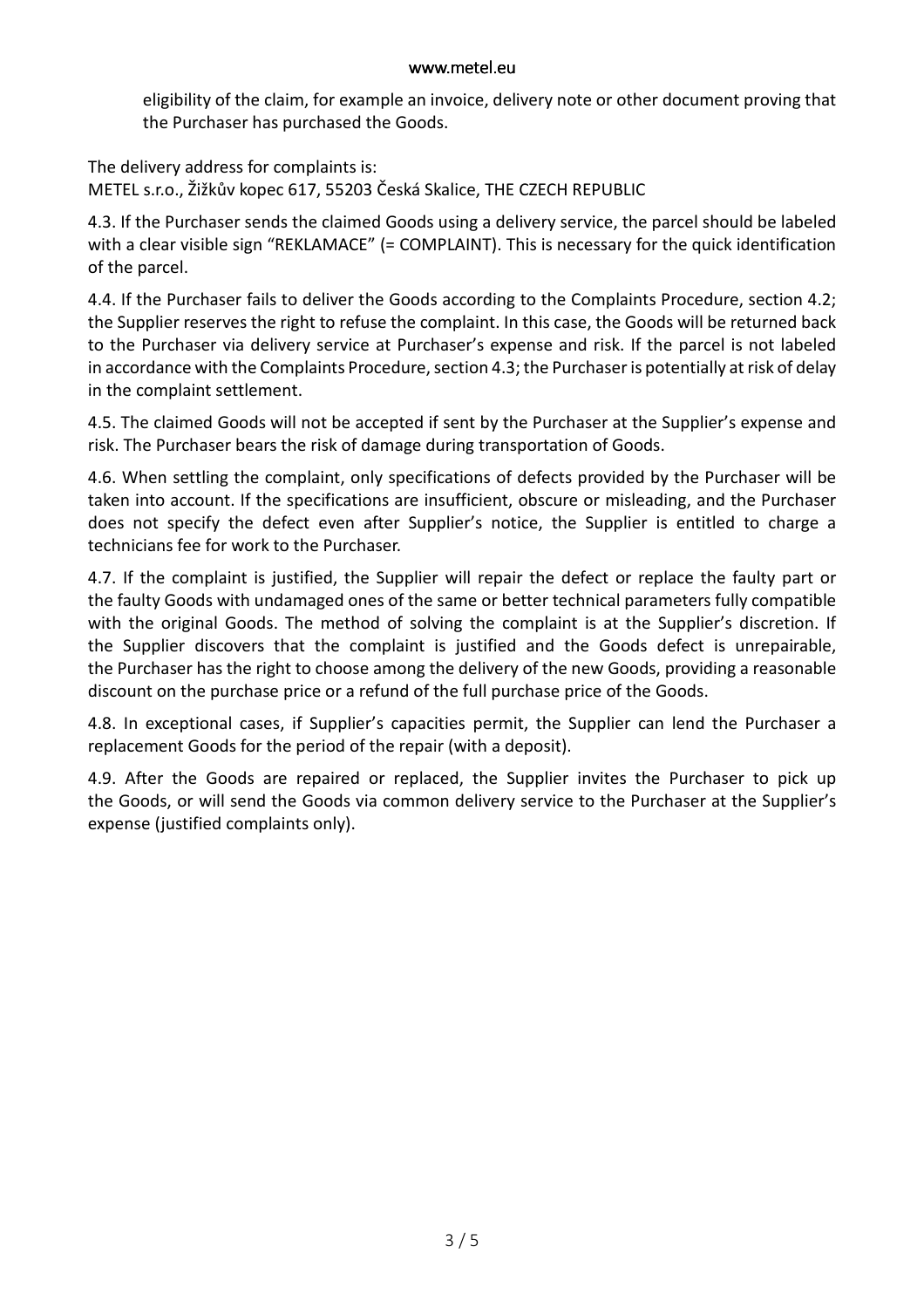# **5. Warranty Period**

5.1. The following warranty periods apply to the Goods for which the Supplier is also the manufacturer (that must be evident from a label or documents that came with the product).

|                                                                                                                                                       | <b>Warranty period The Supplier's Goods</b>                                                                                                                                                                                                                                                                                                                                                                                                                                                                                                                                                                                                                                                         |  |
|-------------------------------------------------------------------------------------------------------------------------------------------------------|-----------------------------------------------------------------------------------------------------------------------------------------------------------------------------------------------------------------------------------------------------------------------------------------------------------------------------------------------------------------------------------------------------------------------------------------------------------------------------------------------------------------------------------------------------------------------------------------------------------------------------------------------------------------------------------------------------|--|
| 24 months                                                                                                                                             | All the Goods delivered within the custom production $-$ on the basis of the<br><b>Contract for Work</b>                                                                                                                                                                                                                                                                                                                                                                                                                                                                                                                                                                                            |  |
| 36 months                                                                                                                                             | The Goods from production line* made by the Supplier that are not covered by 60<br>month warranty<br>* The Goods from production line = The Goods listed in the price list available on<br>the website www.metel.eu                                                                                                                                                                                                                                                                                                                                                                                                                                                                                 |  |
| 60 months                                                                                                                                             | <b>Industrial Switches</b><br><b>Media Converters</b><br><b>PLCs</b><br>IO Modules<br>Chargers and Other Active Devices of the LAN-RING & IPLOG System<br><b>LAN Overvoltage Protections</b><br><b>SFP Modules</b><br><b>Fibre Optic Converters</b>                                                                                                                                                                                                                                                                                                                                                                                                                                                 |  |
| <b>LIMITED</b><br><b>LIFETIME</b><br><b>WARRANTY</b><br>(LLW)<br>60 months from<br>the end of<br>production of<br>the given<br>production<br>version. | List of types of Goods with LLW WARRANTY:<br>- Industrial Switches<br>$-$ PLC<br>- IO Modules<br>Definition of the change of the production version: The production version of<br>Goods is changing on the day when a newer printed circuit board version has be-<br>gun to be used. These dates are available at www.metel.eu.<br>This warranty may only be required by the Purchaser if the following conditions<br>are met:<br>The Purchaser requesting LLW on the Goods had, at the time of purchase,<br>1.<br>a valid CERTIFICATE from training focused on DESIGNING, INSTALLATION<br>AND SERVICE of the claimed equipment.<br>The Complaint Report has been filled out at www.metel.eu.<br>2. |  |
|                                                                                                                                                       | 3. Claimed Goods were manufactured after May 25, 2018.<br>The Purchaser has fulfilled all obligations arising under clause 4.2 of these<br>4.<br><b>Warranty Conditions.</b>                                                                                                                                                                                                                                                                                                                                                                                                                                                                                                                        |  |

5.2. The warranty period for the Goods not manufactured by the Supplier is the same as the warranty period of the manufacturer.

5.3. The warranty period begins on the date of the invoice and is extended by the duration for which the Goods were under the warranty repair.

5.4. In the event of the Goods replacement, the warranty period is extended by the duration of the related complaints procedure. When replacing the Goods, the Supplier does not provide a new warranty period, as specified above.

5.5. The warranty does not apply to non-functioning of the Goods caused by the Purchaser's or third party's intervention of the Goods, or by failure to observe the instructions given in the Installation